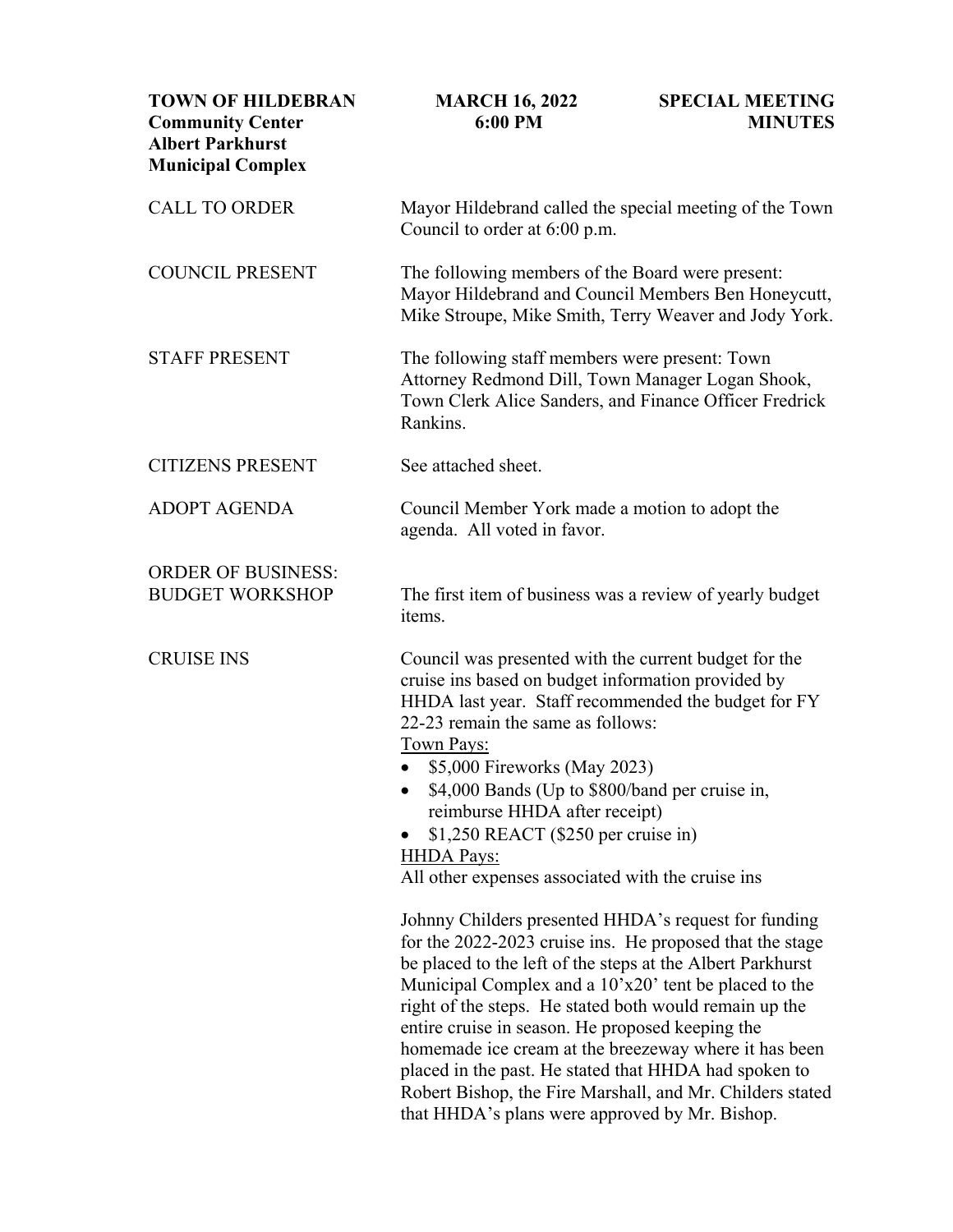Mr. Childers informed Council that fireworks have increased from \$4,250 to \$6,500 and HHDA would only be doing one fireworks show during the FY 22-23 season to be held in May 2023. He stated that HHDA would like to bring in a more well-known band to increase attendance for both the September 2022 and May 2023 cruise ins that would cost up to \$3,000 each.

After discussion, it was the consensus of Council to increase both the May and September 2022 bands up to \$2,000 and the May 2023 band up to \$2,000 with the Town paying the bands directly after an invoice from the band was received.

Council set the following budget for cruise ins for FY 2022-2023:

# Town Pays:

- \$6,500 Fireworks (May 2023)
- \$6,400 Bands (Up to \$2,000/band per cruise in for September 2022 and May 2023, and up to \$800 per band for July and August 2022 and June 2023. The Town will pay the bands directly after receiving an invoice from the band)
- \$1,250 REACT (\$250 per cruise in) Total expenses for the Town: \$14,150

#### HHDA Pays:

All other expenses associated with the Cruise Ins

Town Clerk presented the current yearly facility leases and stated that staff recommended no changes to the lease amounts. It was the consensus of Council to set the yearly facility lease rates for FY 22-23 as follows:

- Donald Barber Room #216 (Old Town Hall offices), any other vacant rooms in the complex, as well as showers in the boys locker room in the gym Rate: \$1,800.00/year
- Burke County Breakouts Team 6888 Room #245 in the Albert Parkhurst Municipal Complex Rate: \$1.00/year
- East Burke Christian Ministries House located at 103 Third Ave SE Rate: \$1,500.00/year
- East Burke Youth Athletic Organization (EBYAO) / Hildebran Icard Community Development Council – Office, concession stand and girls locker room in the gym Rate: \$60.00/year

### YEARLY FACILITY LEASES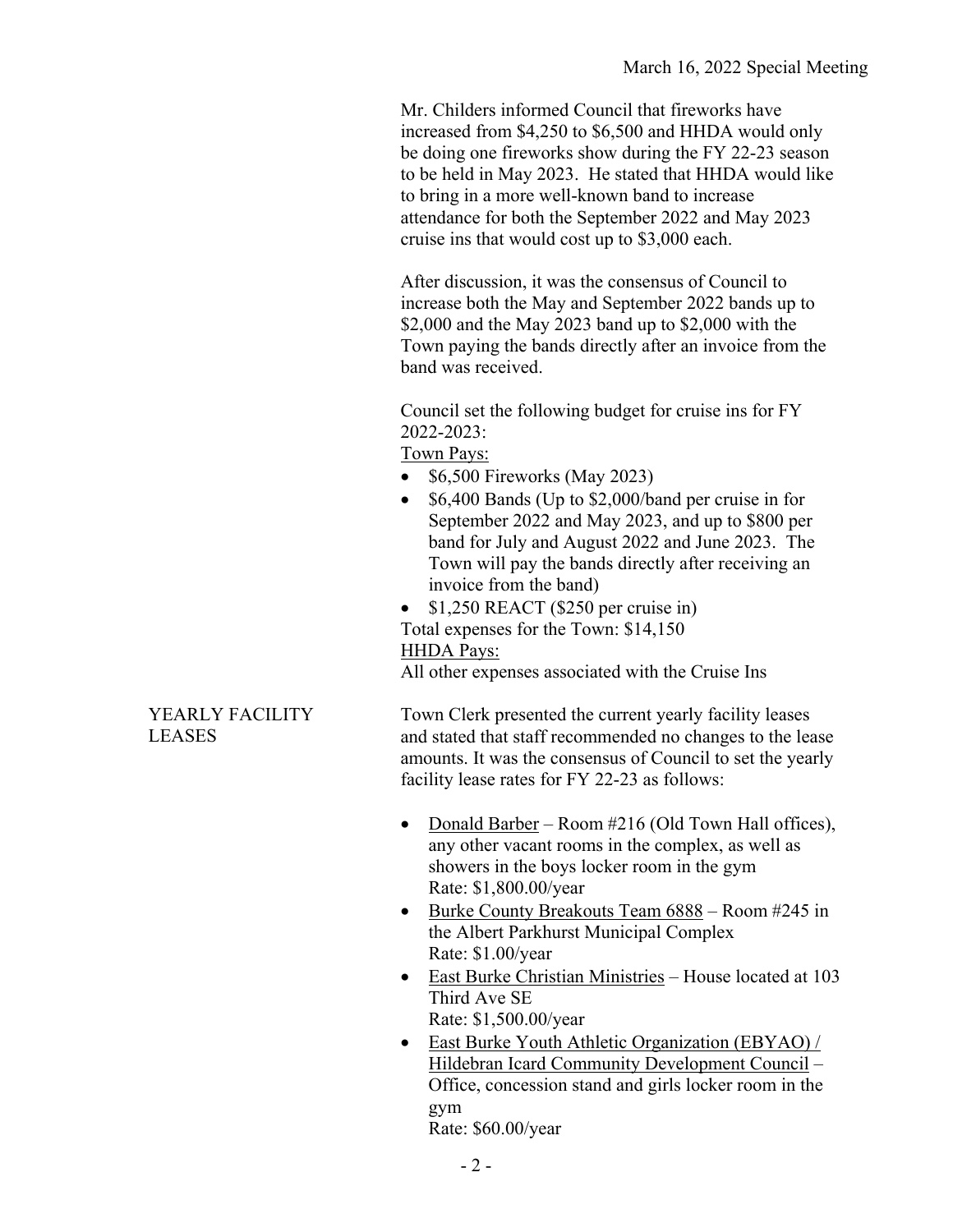- Hildebran Heritage and Development Association (HHDA) – Rooms #100, 102, 104, 105, 106, 107 and 108 in the basement of the auditorium Rate: \$2,400.00/year
- Hildebran-Icard Little League Building located at 207 First St SW (concession building at the ball fields) Rate: \$1.00/year
- Walkin' Roll Activities League, Inc. Room #233 in the Albert Parkhurst Municipal Complex, walled off area as well as storage area in the maintenance room, both in the basement of the Complex (Community Center)

Rate: \$3,600.00/year

## YEARLY NON PROFITS APPROPRIATIONS

Clerk Sanders reviewed the current year nonprofit appropriations for FY 21-22 as follows:

- Burke County Public Library \$5,000
- East Burke Senior Center \$2,000
- REACT \$1,750 (General Purposes)
- VEDIC \$3,000

Council was in agreement to appropriate the aforementioned funds to nonprofits in the FY 22-23 budget.

REVIEW LAST FOUR YEARS OF REVENUE, EXPENDITURES AND BALANCES

REVIEW PROJECT COSTS POST-ARPA AND SCIF GRANTS

Town Manager Shook reviewed the Town's sales tax, franchise tax, property tax and rental revenues over the past four years. He also reviewed the unassigned fund balance, assigned fund balance, economic development funds and Powell Bill funds.

Town Manager Shook reviewed all existing project costs post-ARPA and the SCIF grant. He outlined the projects based on if grants were available, how much grant funding would reduce the total expense if awarded, and how much the costs were for those projects that grants were not available. The existing projects include:

- Royal Park
- Main Ave E Sidewalk
- Tower Rebuild
- Land Purchase
- Community Park Maintenance
- Comprehensive Master Plan

RANK NEW PROJECTS

Town Manager Shook provided a list of potential projects for FY 22-23 and had the Mayor and Council choose their top two choices. The options included: